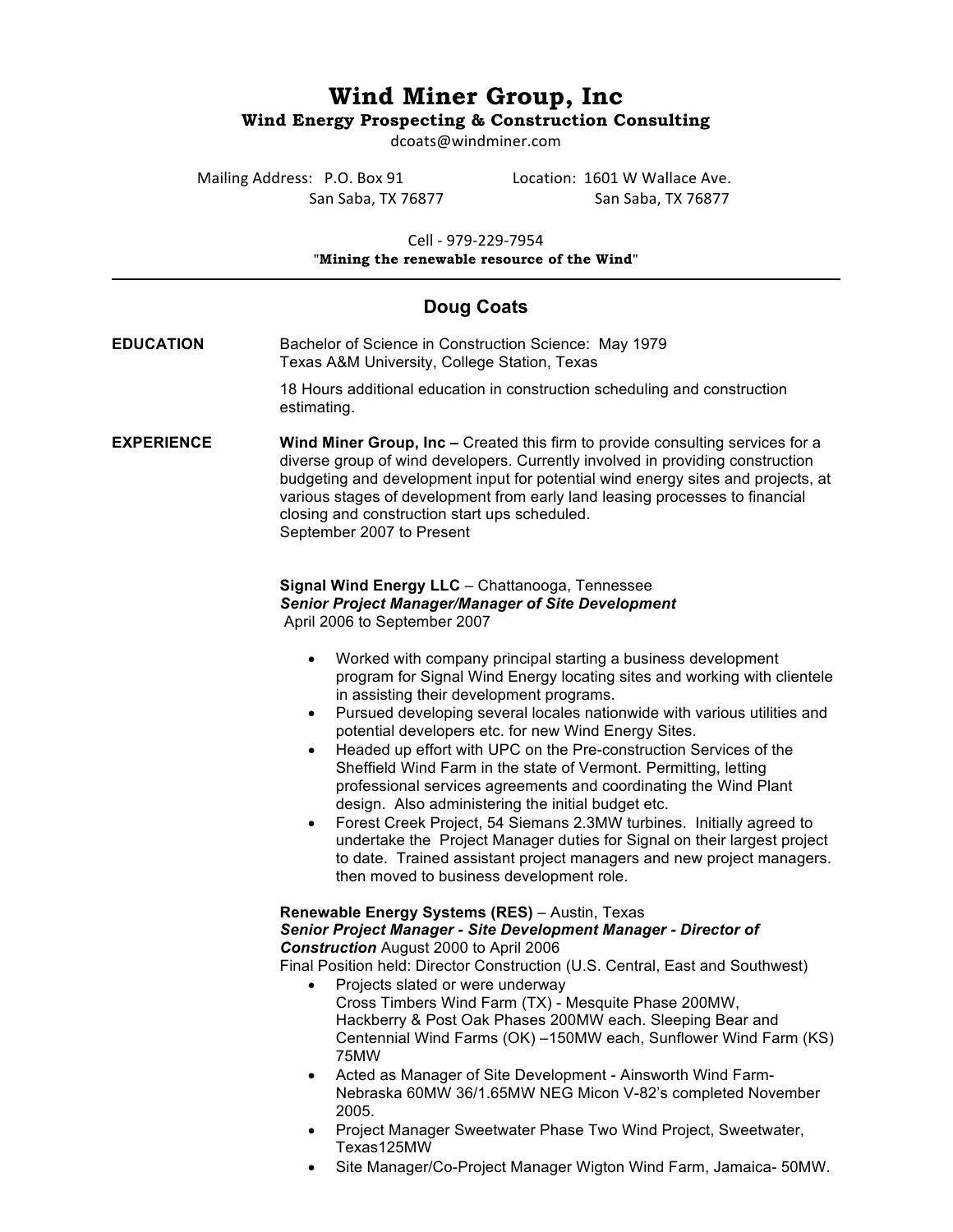- Developer and/or Land Lease Administrator and/or Site Development Manager for the following potential Wind Projects - Sunflower, High Plains - Kansas, Trans Pecos, Cross Timbers, Callahan Divide, Jack County, Rattlesnake Gap – Texas, Sleeping Bear – Oklahoma, various abandoned sites - New Mexico.
- Co-Project/Site Manager King Mountain Wind Power Project, McCamey Texas- 280MW- 214/1.3MW Bonus Turbines.
- Site Manager/Co-Project Manager Woodward Mountain Wind Power Project, McCamey, Texas- 165MW – 242/0.67 MW Vestas turbines.

#### **Price Construction** – Big Spring & Laredo, Texas *Contract Administrator and Office Manager* January 1996 – August 2000

- Total yearly volume of construction ranged between 100 and 155 million dollars of highway contracts per year.
- Oversaw Office Administration, Sub and Supplier Payments and Contract Pay Estimates
- Coordinated Field Operations for West Texas region and lent support and management to Laredo Office and its staff for South Texas region
- Responsible for Estimating Staff and oversaw Highway bid letting each month, Coordinated with Laredo Paving, Inc. (Sister Company) on all highway materials productions, Administered all pit locales and leased new pit sources for the continued production of aggregates and other mined highway building products

 **Coats Construction, Inc.** – Midland, Texas *Owner & President***,** 1986 – 1996 **Campbell & Coats Construction, Inc. - Midland, Texas**  *Owner & Vice President***,** 1983 – 1986

- Various projects for Hospitals, Municipalities and private and public businesses such as Exxon, Shell, Conoco, City of Midland, Southwestern Bell, Midland Memorial Hospital, City of Andrews etc… new construction, additions and renovations in Midland and Odessa Texas and multiple projects in surrounding communities in the West Texas area 20 –25 Million – 1983-1996
- Various new schools and school additions and renovations. ECISD(Odessa, Texas) and MISD(Midland, Texas) and various surrounding communities in West Texas area 20-25 Million – 1987-1996

Completed over \$65 Million in New Commercial, Institutional and Light Industrial Construction. Major Projects :

- Renovation on the 16 story former Gulf Building into One Wall Plaza 3.8 million 1985.
- Total Interior Demolition and Interior Renovation of the 12 story Paragon Building into the Arco Bldg. in Downtown Midland Texas. – 3.2 Million – 1987
- American Air Power Heritage Museum and Confederate Air Force Headquarters, Midland, Texas – 7 million – 1992

**Claydesta Corporation, Inc.** – Midland, Texas (Commercial Real Estate Development Group) *Construction Manager*, 1981 – September 1983

Owner's Development and Construction Manager for ClayDesta Plaza Office Park - \$150 million dollar office park facility.

- Claydesta Towers \$15 million
- Claydesta National Bank Building \$42 million
- New Gulf/Chevron Building \$38 million
- South Western Royalties Building Complex \$8 million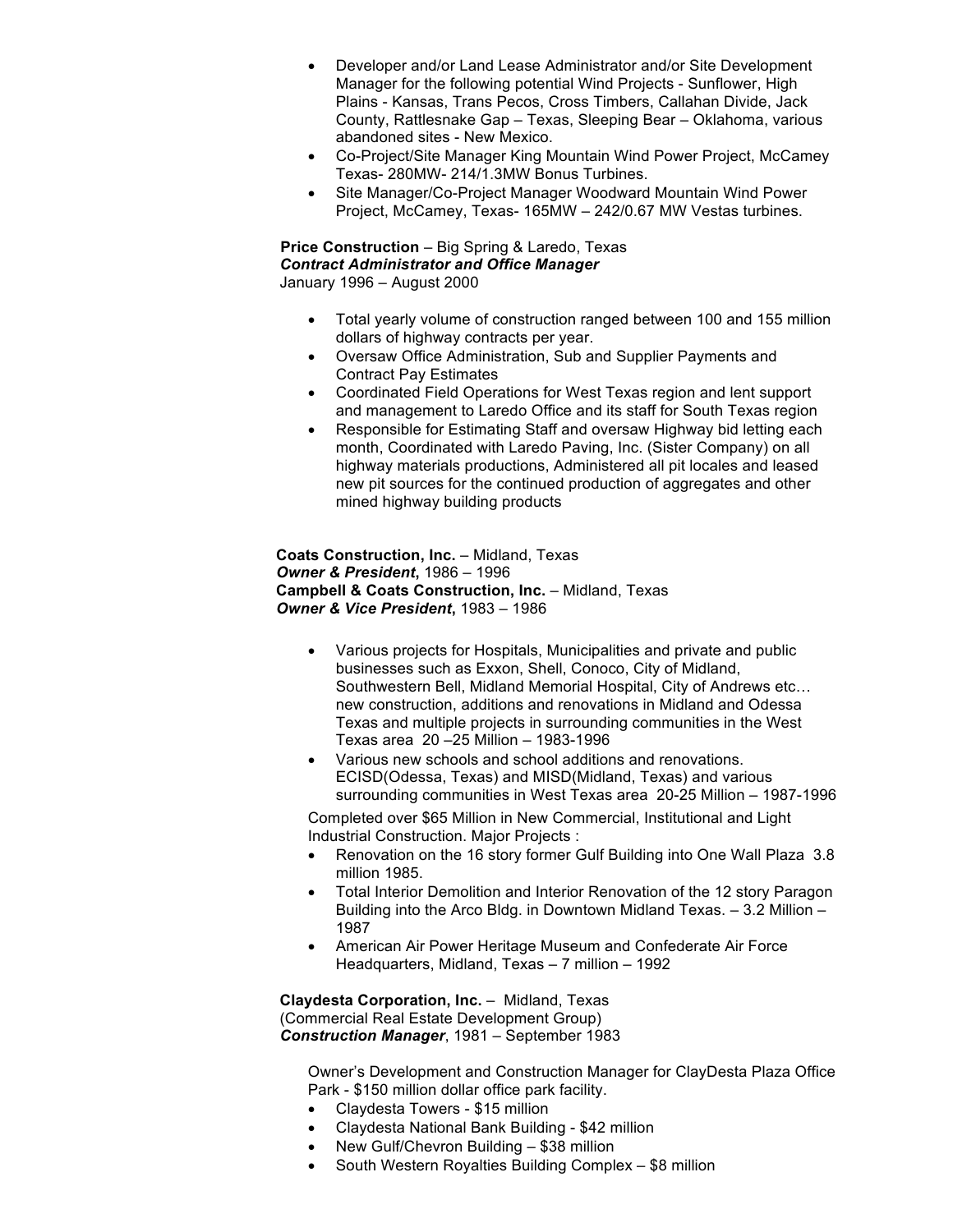- Oryx Petroleum Building \$13 million
- Harrigan's Restaurant \$825,000
- Claydesta Development Boulevards, Park ,Grounds, Entry and Ancillary Construction – \$3.5 million

#### **HBF Construction** – Midland, Texas *Estimator/Project Manager*; June 1980 – September 1981

- Empire Plaza Office Building \$ 16 Million Estimator
- Empire Plaza Parking Garage –\$ 2.8 million Estimator
- Claydesta Towers 15 million Estimator/Project Manager
- Estimator on various school projects for Odessa and Midland Texas School Districts

#### **BFW Construction** – Temple, Texas *Part–Time and Summer*; 1977-1980

- Laborer and Field Engineer-set and shot grades, building layout with level and transit instruments, worked closely with steel supplier and erector on the delivery and placement of structural steel.
- New Academic Building, Texas A&M University, College Station Texas
- Addition to Cushing Library, Texas A&M University, College Station Texas

### **R.B. Butler Construction** – Bryan, Texas

*Part time 1975- 1977*

- Concrete Placement Laborer
- Concrete Placement Foreman

#### **W.A. (Bill Farmer) Dirt Contracting, Inc.** – Andrews, Texas *Summer, 1975*

- Dump Truck and Water Truck Operator
- Compressor Truck Operator/Powder Monkey for Drilling and Shooting of road materials for oil field lease roads and drilling locations

## **Coats Construction** – Andrews, Texas

*Part–Time and Summers*; 1976-1980

- I was raised in a family owned Oil and Gas Construction/Maintenance Business. I worked most summers and Holidays and weekends from the age of 12 and up in positions related to that or local ranch operations.
- *Oil & Gas* roustabout, gang pusher, heavy equipment operator, welder, pumping unit setting, meter run and gas compressor installation, pipe lining, tank battery construction and hook up, gas plant maintenance and construction, etc…..
- *Ranch Operations* windmill repair, fencing, livestock care and handling.

### **LEADERSHIP ACTIVITIES**

President – Midland A&M Club – 3 years Vice President – Midland A&M Club – 2 years Area 06 Representative – Association of Former Students Texas A&M University – 3 years Executive Officer – Artillery Battalion Staff – Texas A&M Corps of Cadets

Charter Member – Construction Specification Institute, West Texas Chapter Electrical Board Member – City of Midland – 5 years

Graduate of Leadership Midland – 1986 Society of American Military Engineers – Member – 4 years